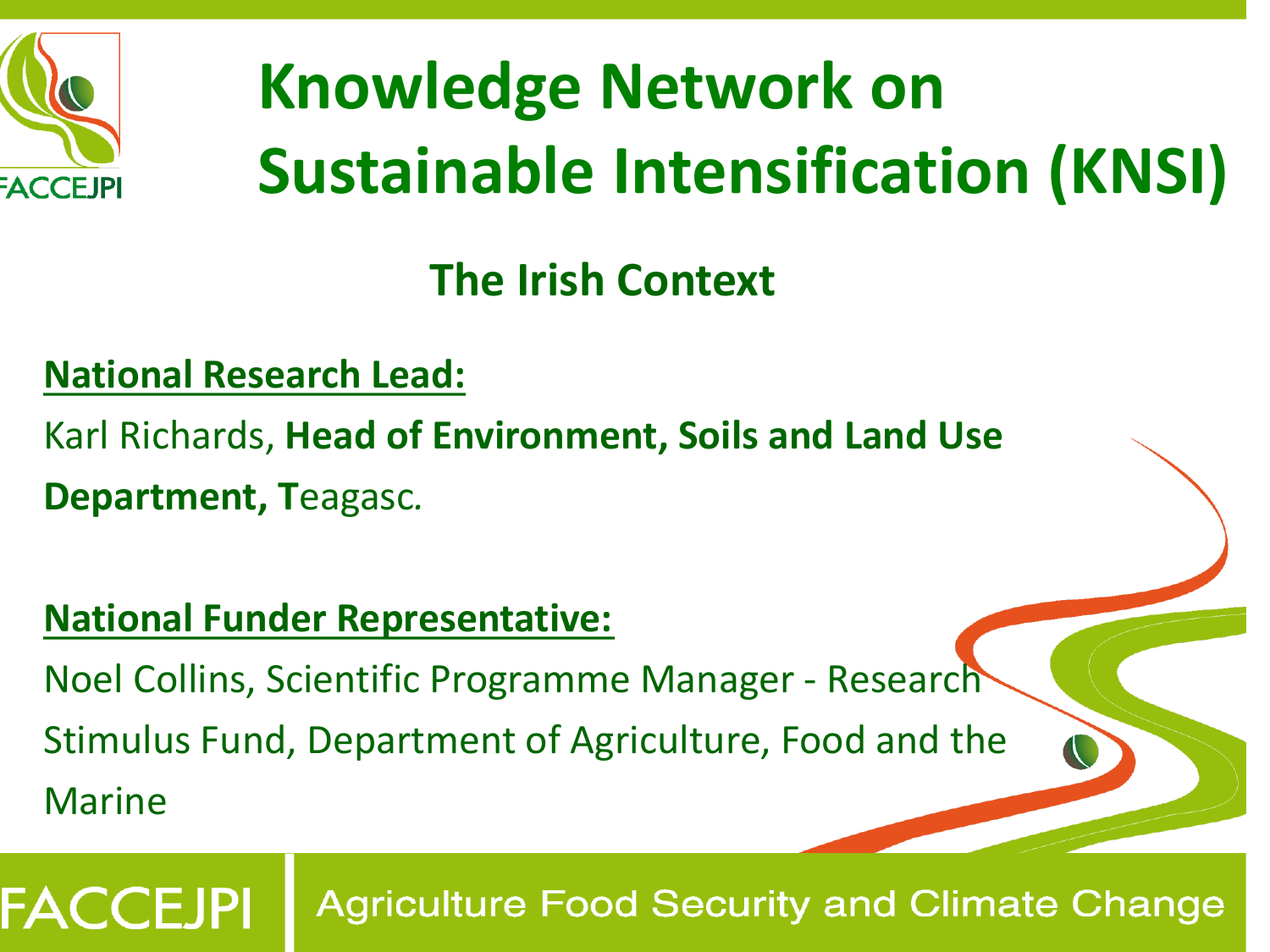

## •**No formal SI network but..**

- •Agricultural Greenhouse Gas Research Initiative Network
	- •Seeks to assess the influence of climate and soil on C sink capacity as well as quantifying effective ways to enhance pasture sequestration
	- •Funded by Dept of Agri Research Stimulus Programme
- •Agricultural Catchments Programme
	- •Aims at achieving SI whilst achieving good water quality
	- •Working with 300 farmers across six catchments
	- •Funded by the Dept of Agr

**FACCEJPI**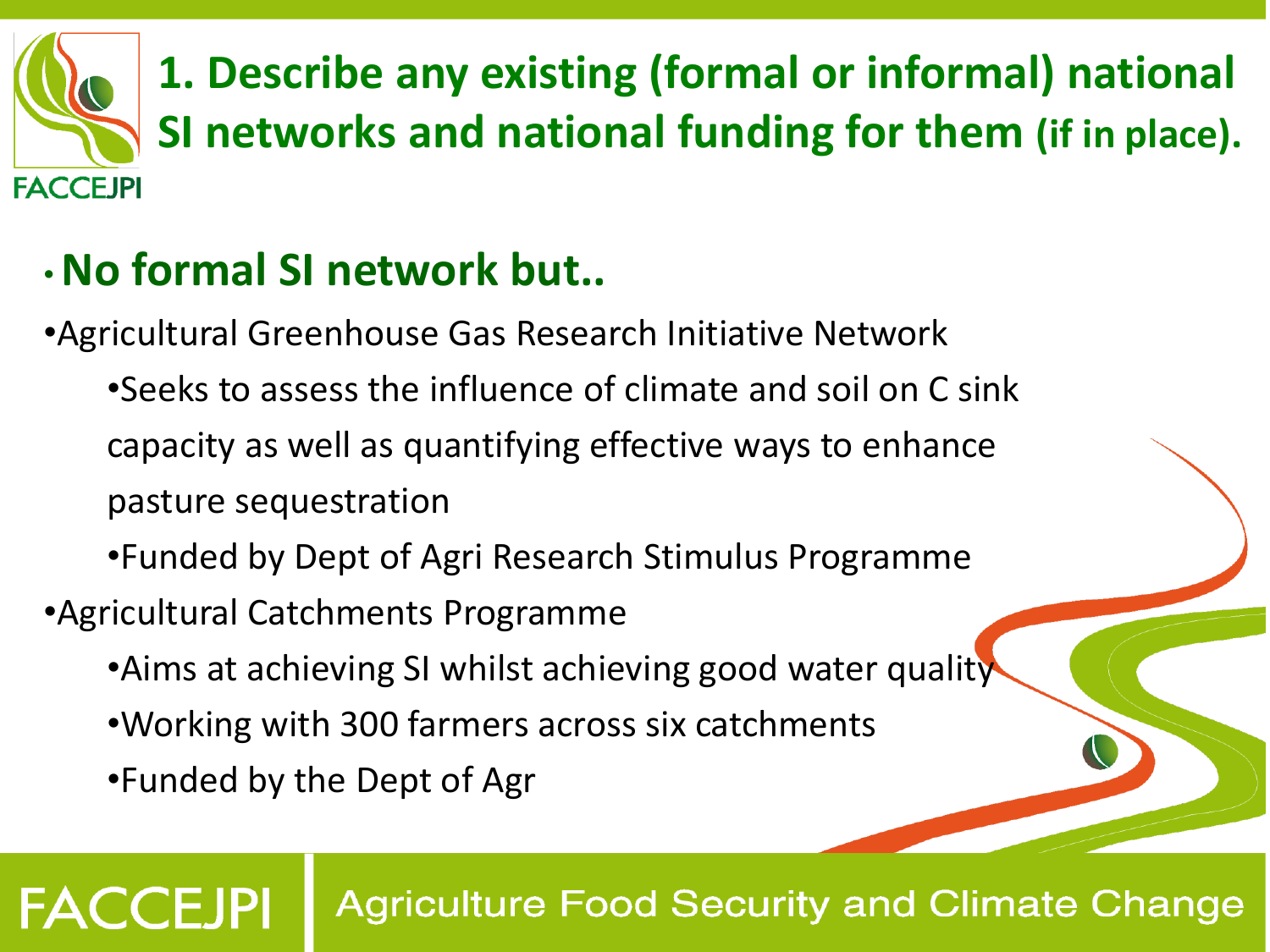# **FACCEJPI**

## **2. Describe the SI community in your country and how it relates to a network.**

## • **Stakeholders with an Interest in SI include**

- •Public policy– Departments of Agri and Environment
- •Enforcement Dept of Agri, Env Protection Agency,
- •Research Teagasc and other third level institutes
- •Industry Meat and milk processors etc
- •Farmers represented through farm bodies
- •All these stakeholders regularly interact with one another..
- •Including and especially when key strategic plans are drafted
- •*…But perhaps not constituted in a formal network*
- •Initiatives aimed at better understanding and enhancing SI metrics: Teagasc National Farm Survey and Irish Food Board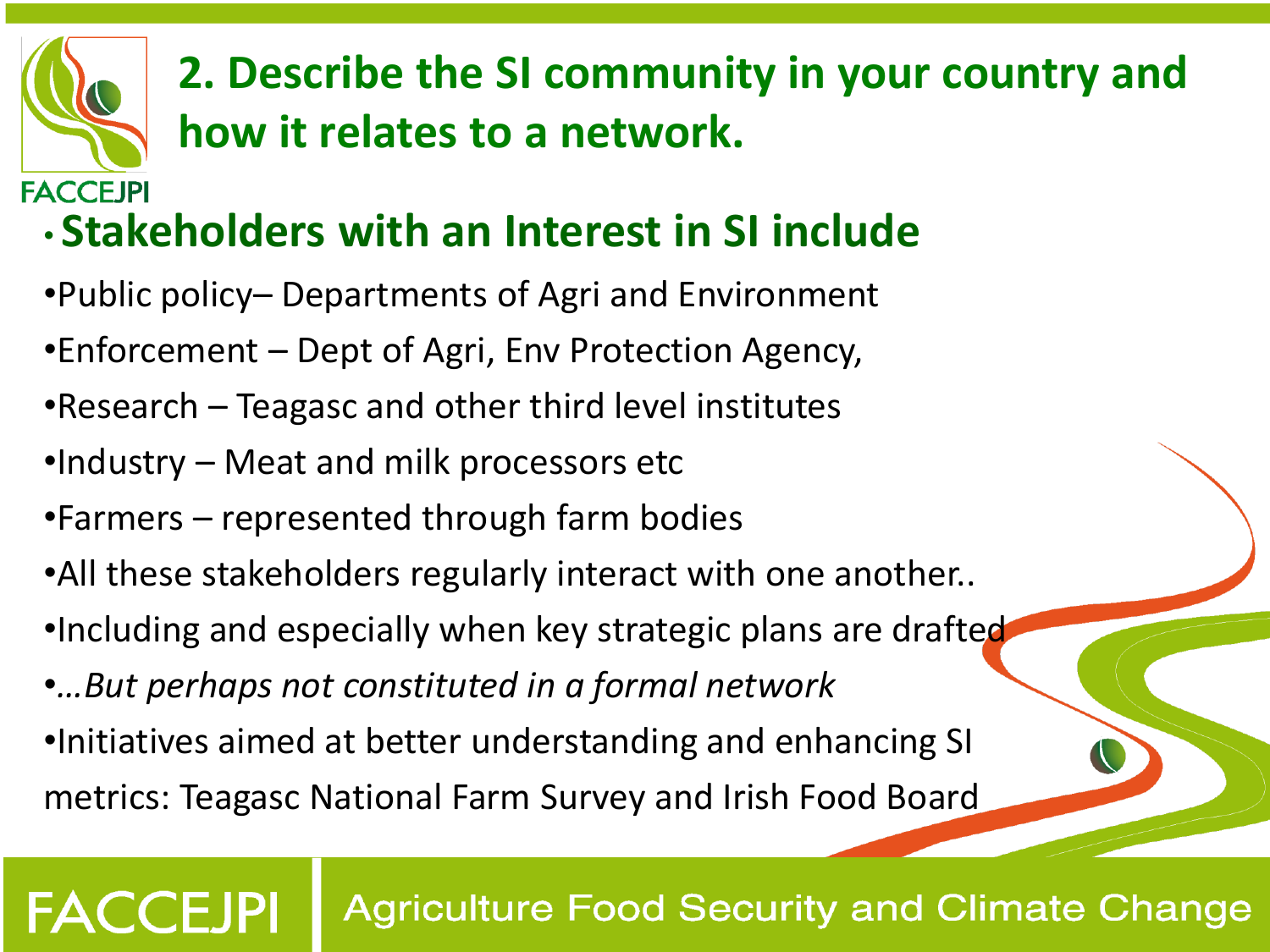

**FACCEJPI** 

**3. What are the SI research (and funding) strengths and priorities for your country?** 

### •**SI central in key strategic documents – including..**

•Food Wise 2025 – IE's 10-year agri-food strategy, copperfastens need for targeted research to help achieve SI

•Approach also endorsed in Innovation 2020 – IE's 5-year strategy on research, development, science and technology •IE's Strategic Research Agenda in Sustainable Food Production

and Processing Area – SHARP – informed both high level strategies

•SHARP provides a funding decision tree with 179 topics in 9 pillars areas with prominence to SI-related knowledge gaps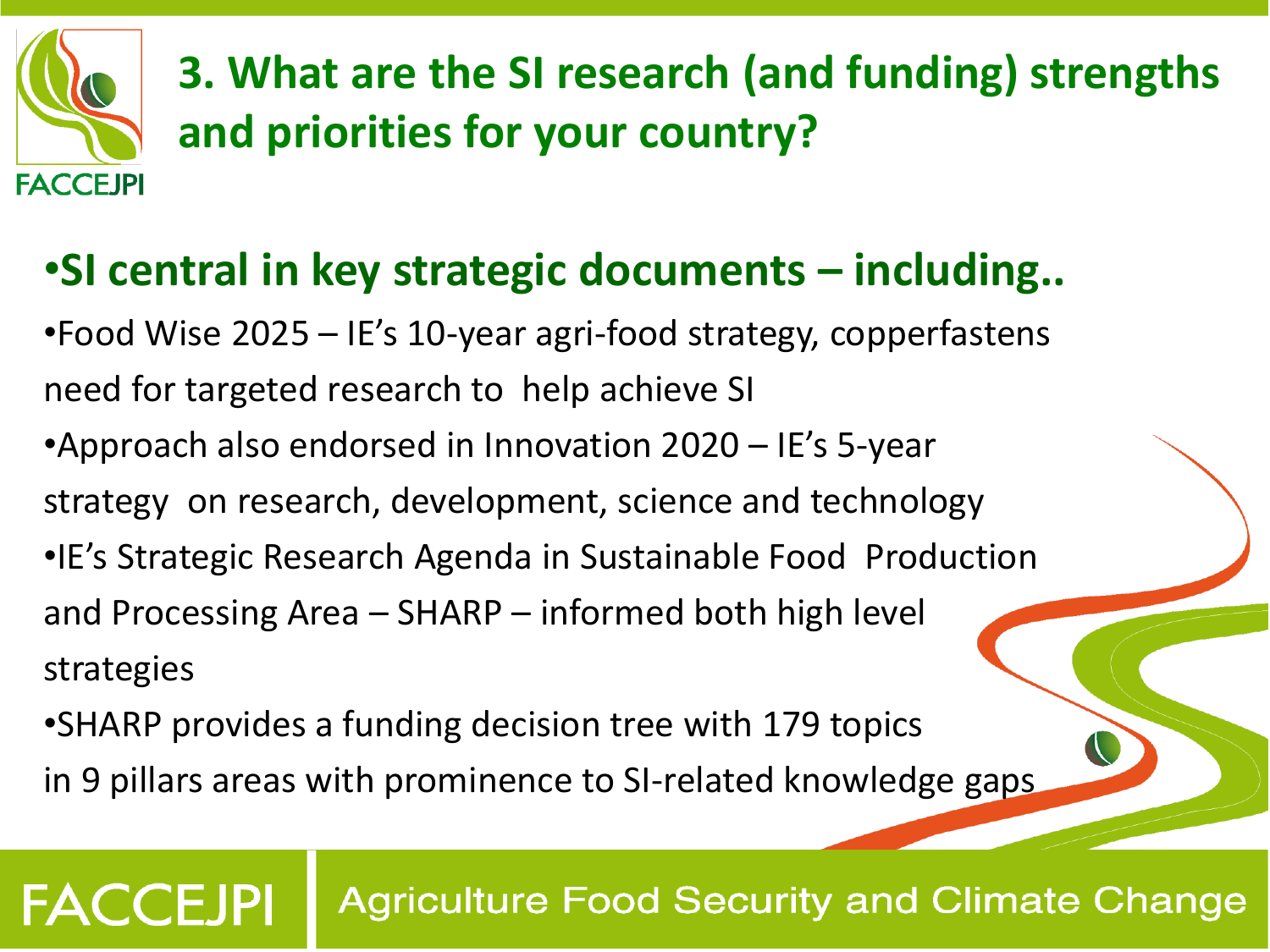

**FACCEJPI** 

**4. What would you like to get from the Knowledge Network?**

- •**A Deeper Understanding of what truly 'Sustainable' actually means and demonstated** •**Building on current knowledge and state of the art**
- •**Bridging gaps between cutting edge research and practical approaches relevant to farmers**